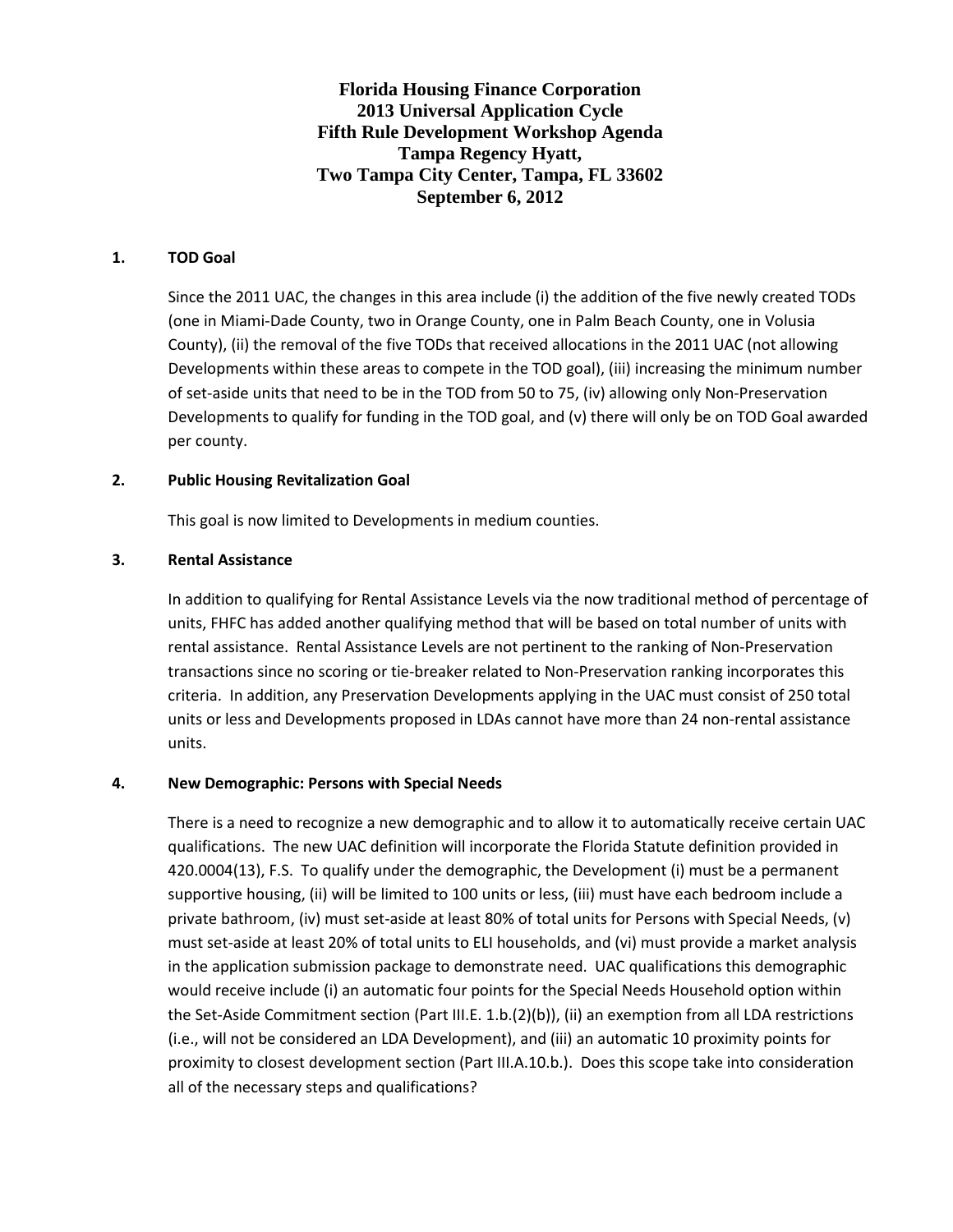#### **5. Proximity**

In order to qualify a service for a proximity score, most non-transit services must be in place for at least six months prior to the application deadline. Certain larger grocers and pharmacies have been specifically identified that must open to the public only as of application deadline, inclusive of all transit services. The only proximity score eligible for a boost is the DOT qualification within the Tier 1 services where a qualifying applicant can get an additional four points up to a maximum score of 12 within the Tier 1 classification. As mentioned above for a Development that qualifies for the new Demographic of Persons with Special Needs, this new Demographic will automatically receive 10 proximity points for the proximity to closest development section (Part III.A.10.b.). FHFC has reinstated the traditional method of receiving the auto 10 proximity points as structured in the 2011 UAC.

#### **6. Ranking**

Ranking has reverted to having a separate ranking process for Preservation Developments and Non-Preservation Developments. The process will start with determining the amount of funding available in the Preservation/Non-Preservation Set-Aside (P/Non-P). The ranking will start with selecting one application for the Homeless Goal which will be counted within the respective P/Non-P Set-Aside and not counted toward any SAUL. Then the Preservation applications will be sorted based on Option 2 Tie-Breakers (Ability to Proceed, Age of Development, RA Level 1, 2 or 3, Concrete Construction, A/B Leveraging, Proximity Score, RA Level, A-1/A-2 Leveraging, Florida Rate of Job Creation, Lottery). The Preservation applications will be ranked within one SAUL, beginning with the RD Preservation Goal. The SAUL process within the Preservation ranking is not the traditional county SAUL, but a new geographic SAUL based on how many set-aside units that should be able to be funded given a geographic distribution of the Preservation funding pool. There will only be one Preservation application awarded per county until the geographic SAULs have been met by all counties within the respective geographic classification. Any Preservation funding not awarded will be pooled into the Ranking Stage 3 funding process.

Next is the Non-Preservation ranking (Ranking Stage 2) where the TOD Goal and the Public Housing Revitalization Goal will be awarded before ranking the remainder of the Non-Preservation funding, all based on one SAUL (county SAUL). The Homeless Goal (above), the Non-Preservation pool, and Ranking Stage 3 (below) will have their respective qualified applications sorted based on Option 1 Tie-Breakers (A/B Leveraging, Ability to Proceed, Proximity Level, A-1/A-2 Leveraging, Florida Rate of Job Creation, Lottery). The Non-Preservation funding will be split into S/M/L county geographic splits at the start of Ranking Stage 2 and each ranked application (including the goals) will be taken from its respective geographic funding allocations as well as its respective county SAUL. The Small County geographic split has a 60% funding test whereas the other two geographic splits have a 100% funding test. Any Non-Preservation funding not awarded will be pooled into the Ranking Stage 3 funding process.

The last ranking stage (Ranking Stage 3) will first look at meeting the Elderly Goal and the Non-Profit Goal prior to funding the highest ranked unfunded Development, without resetting the county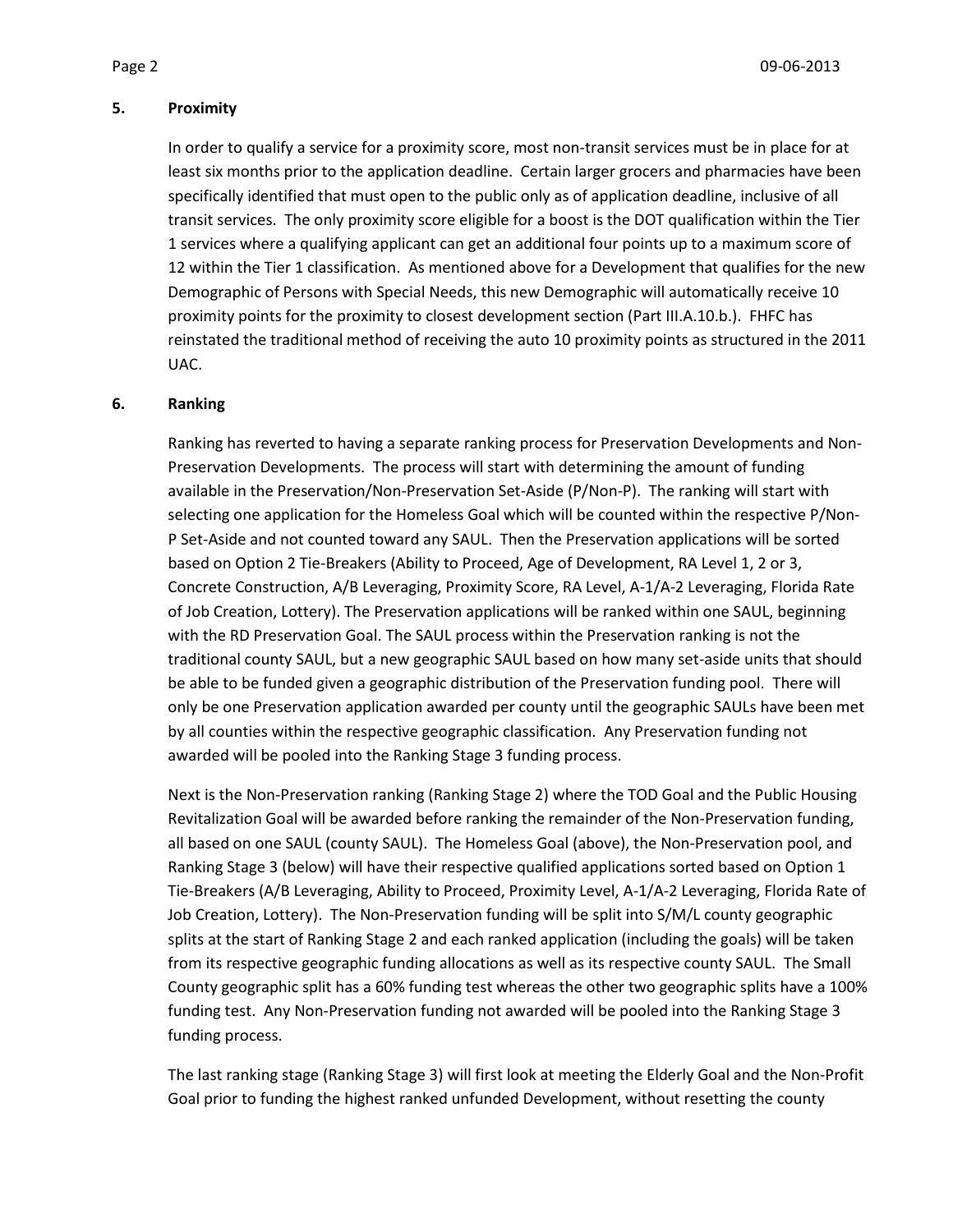SAULs. It should be noted the Proximity ranking in Non-Preservation is done via Proximity Levels and the ranking in Preservation is done via Proximity scores.

# **7. Limited Development Area**

FHFC made changes to Duval, Miami-Dade, and Palm Beach counties and exempted applicants that selected and qualified for the Persons with Special Needs demographic from being an LDA Development.

### **8. Rule 67-48: Definitions**

FHFC has provided updated definitions for Preservation, Redevelopment, and Persons with Special Needs.

### **9. Rule 67-48: Filing NOPSEs, Cures, and NOADs**

Any applicant interested in filing any NOPSE, Cure, and/or NOAD must use FHFC forms to be considered. Any applicant interested in filing a NOAD cannot address any information that was available for a NOPSE filing.

### **10. Cost Containment**

There is a strong on-going national discussion on cost containment related to LIHTC developments and it is necessary for FHFC to take stronger steps to implement procedures to eliminate what can be perceived to be high-cost LIHTC developments. FHFC has reviewed the 218 applications received in the 2011 UAC as well as 90 LIHTC developments awarded in 2009 and the 2009 UAC. Keeping a focus on actual costs, FHFC has decided to implement a cost containment policy based on the 90 LIHTC developments recently completed construction. In doing so, we have analyzed either the costs in the Credit Underwriting Reports or the Final Cost Certifications (whichever is the most recently available data) and have summarized the information in the table below.

| <b>Measure</b>  | <b>New</b><br><b>Construction</b><br>Garden | <b>New</b><br><b>Construction</b><br><b>Mid-Rise</b> | <b>New</b><br><b>Construction</b><br><b>High-Rise</b> | Preservation |
|-----------------|---------------------------------------------|------------------------------------------------------|-------------------------------------------------------|--------------|
| # of Properties | 50                                          | 6                                                    | 17                                                    | 17           |
| Minimum         | \$117,587                                   | \$129,653                                            | \$202,236                                             | \$79,603     |
| Maximum         | \$272,558                                   | \$264,260                                            | \$292,275                                             | \$180,642    |
| Average         | \$173,089                                   | \$188,742                                            | \$264,617                                             | \$136,474    |
| Median          | \$168,357                                   | \$180,648                                            | \$275,506                                             | \$146,031    |

### **Total Development Costs Per Unit Analysis**

The policy which FHFC intends to adopt is one based on capping the total development costs (TDC) per unit of any Development based on the average cost to deliver one of four development types as well as capping the developer's fee to the lower of a percentage of defined development costs or a flat dollar amount. The proposed maximums are provided in the table below. Any Development that applies for housing credits that exceed these limits will be deemed ineligible and not pass threshold. Any applicant that has an amount that exceeds these limitations in any Credit